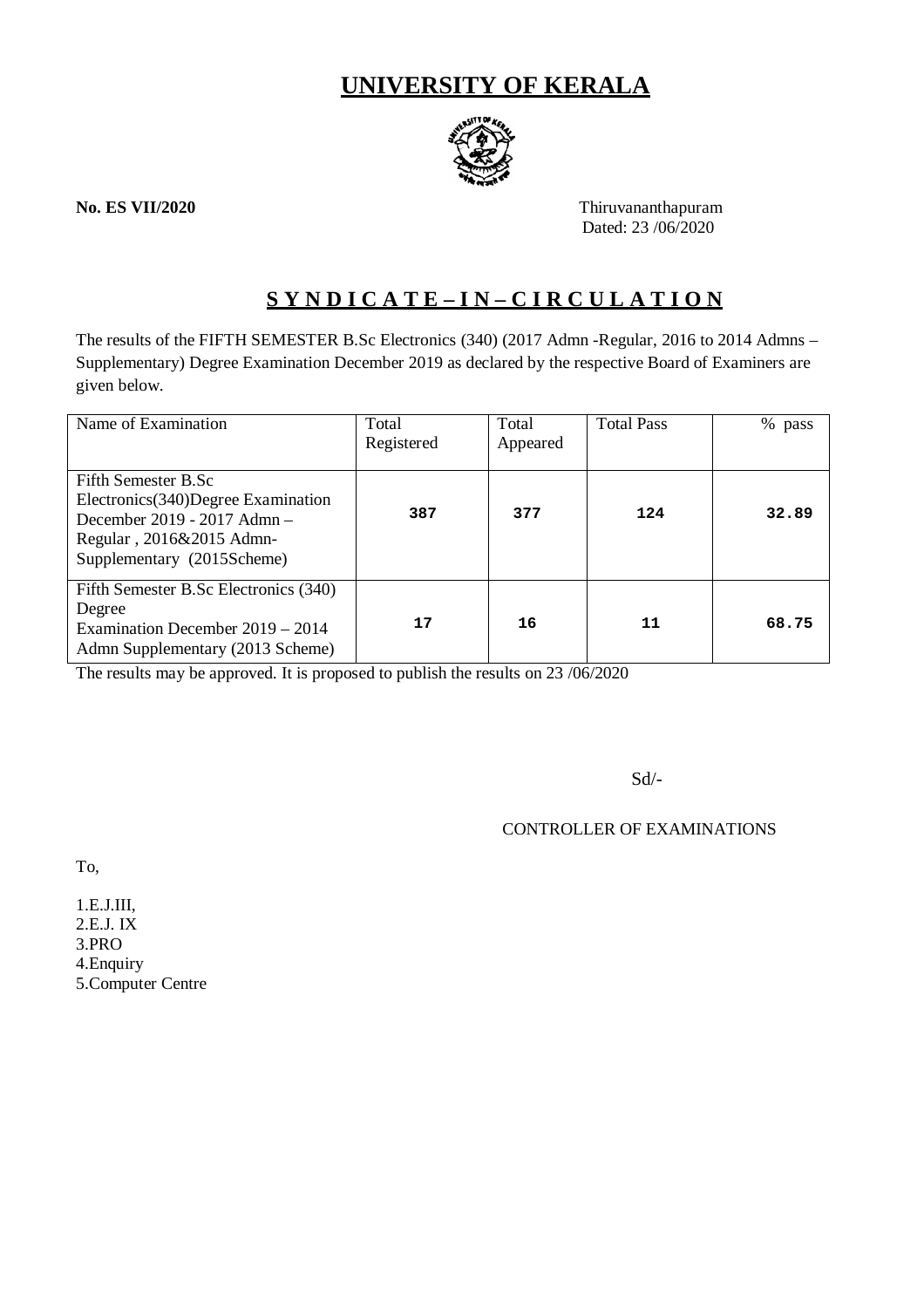

### **UNIVERSITY OF KERALA**

## **NOTIFICATION**

1. The following is the provisional list of Register Numbers of the successful Candidates at the Career Related First Degree Programme under CBCSS Group 2(b) FIFTH SEMESTER B.Sc.ELECTRONICS (340) (2017 ADMN- REGULAR,2016 to 2014 ADMNS - SUPPLEMENTARY )Degree Examination December 2019 as declared by the Board of Examiners.

2. For the successful completion of a Semester, a student (2014 ADMN) has to score a minimum SCPA of 4.00(E grade). A minimum of 40% marks (E Grade) is required for passing a course with a separate minimum of 40%(E Grade) for Continuous Evaluation and End SemesterEvaluation.

3. From 2015 Admission onwards, a student has to score a minimum 35% mark each for ESE & CE for a course pass. However, 40% in aggregate (CE+ESE) is required for a semester pass.

4. The last date for revaluation and scrutiny is **06/07/2020** . Candidates should make use of draft mark list available in the university website for applying for revaluation .Application for revaluation should be submitted through online only.

| 2015 Scheme        |                                                        |  |  |
|--------------------|--------------------------------------------------------|--|--|
| <b>Course Code</b> | <b>Subject</b>                                         |  |  |
| <b>EX 1541</b>     | Antenna and Wave Propagation (2015 Admn Onwards)       |  |  |
| EX 1542            | Digital Signal Processing (2015 Admn Onwards)          |  |  |
| EX 1543            | Digital Communication (2015 Admn Onwards)              |  |  |
| EX 1544            | Principles of Mobile Communication (2015 Admn Onwards) |  |  |
| EX 1545            | Mini Project                                           |  |  |
| EX 1546            | Simulation Lab                                         |  |  |
|                    | Open Course                                            |  |  |

| 2013 Scheme        |                                                    |  |  |
|--------------------|----------------------------------------------------|--|--|
| <b>Course Code</b> | <b>Subject</b>                                     |  |  |
| EX 1541            | Microwave and Radar Engineering (2013 & 2014 Admn) |  |  |
| EX 1542            | Electronics Instrumentation (2013 & 2014 Admn)     |  |  |
| EX 1543            | Communication Systems (2013 & 2014 Admn)           |  |  |
| EX 1544            | Seminar                                            |  |  |
| EX 1545            | Project Design                                     |  |  |
| EX 1546            | Communication Lab & Software Lab II                |  |  |
|                    | <b>Open Course</b>                                 |  |  |

**Sd/-**

### **CONTROLLER OF EXAMINATIONS**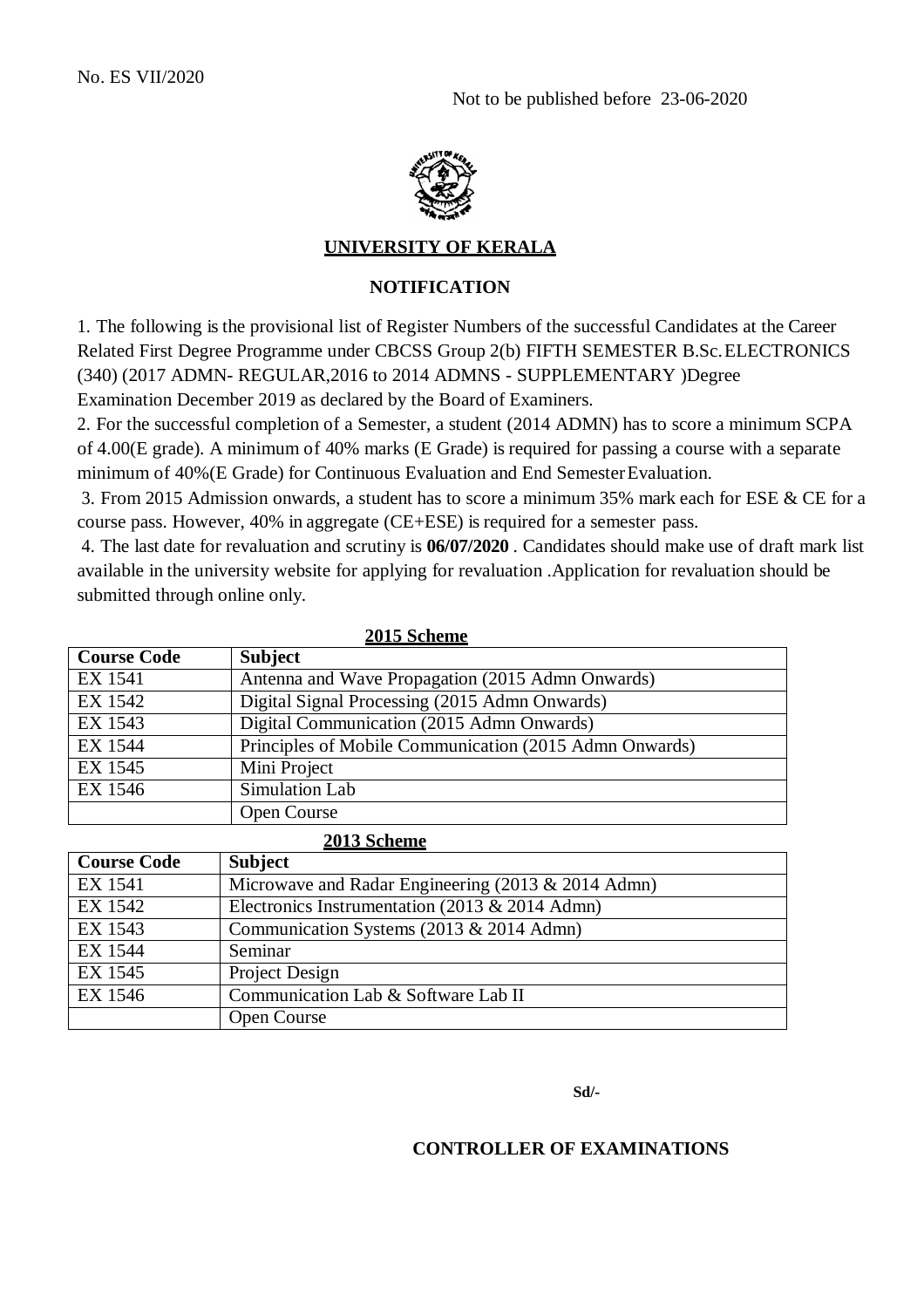# **RESULTS OF FIFTH SEMESTER B.Sc. ELECTRONICS DEGREE EXAMINATION DECEMBER 2019(2017 ADMN-REGULAR,2016 to 2014 ADMN-SUPPLEMENTARY)**

#### **College Code : 135**

## **Sree Ayyappa College, Thiruvanvandoor, Pathanamthitta**

#### **B.Sc. - Electronics(340)**

| All Pass (Semester scores given in brackets)      |                |             |             |             |
|---------------------------------------------------|----------------|-------------|-------------|-------------|
| 17135001(7.70 B)                                  | $006(6.30)$ C) | 009(7.74 B) | 014(7.58 B) | 020(6.31 C) |
| Passed in Parts (Subject codes given in brackets) |                |             |             |             |
| 17135002(124567)                                  | 007(567)       | 008(567)    | 010(34567)  | 011(1567)   |
| 013(24567)                                        | 015(24567)     | 016(4567)   | 017(567)    | 018(12567)  |
| 019(1567)                                         | 021(567)       | 022(4567)   | 16135016(2) |             |

**College Code : 801**

## **C.H.M.M College of Advanced Studies, Chavarkode, Thiruvananthapuram**

### **B.Sc. - Electronics(340)**

| 007(6.34 C) | 008(8.00 A)                                                                    | 017(6.03 C)                                                                                       | 019(5.58 D) |
|-------------|--------------------------------------------------------------------------------|---------------------------------------------------------------------------------------------------|-------------|
| 021(7.76 B) | 14801005(6.30 C)                                                               | 028(6.20 C)                                                                                       |             |
|             |                                                                                |                                                                                                   |             |
| 002(123567) | 004(56)                                                                        | 009(124567)                                                                                       | 010(567)    |
| 013(2567)   | 014(24567)                                                                     | 015(6)                                                                                            | 016(12567)  |
| 022(256)    | 024(2567)                                                                      |                                                                                                   |             |
|             | 17801005(5.86 D)<br>020(8.46 A)<br>17801001(567)<br>012(124567)<br>018(123567) | All Pass (Semester scores given in brackets)<br>Passed in Parts (Subject codes given in brackets) |             |

#### **College Code : 802 College of Applied Sciences, Adoor, Pathanamthitta**

#### **B.Sc. - Electronics(340)**

| All Pass (Semester scores given in brackets) |                  |                                                   |             |
|----------------------------------------------|------------------|---------------------------------------------------|-------------|
| 005(6.39 C)                                  | 008(6.53 C)      | 011(7.17 B)                                       | 012(5.82 D) |
| 016(6.09 C)                                  | 022(6.94 C)      | 025(6.94 C)                                       | 028(6.03 C) |
| 041(7.81 B)                                  | 16802016(5.51 D) | 017(5.64 D)                                       | 022(5.22 D) |
| 028(5.45 D)                                  | 15802001(5.60 D) | 009(5.65 D)                                       |             |
|                                              |                  |                                                   |             |
| 002(1345)                                    | 006(234567)      | 009(24567)                                        | 010(3457)   |
| 015(57)                                      | 017(5)           | 018(4567)                                         | 019(56)     |
| 021(57)                                      | 023(567)         | 024(2456)                                         | 026(567)    |
| 029(123457)                                  | 031(56)          | 033(567)                                          | 035(57)     |
| 037(2567)                                    | 039(7)           | 040(56)                                           | 042(24567)  |
|                                              |                  |                                                   |             |
|                                              |                  | Passed in Parts (Subject codes given in brackets) |             |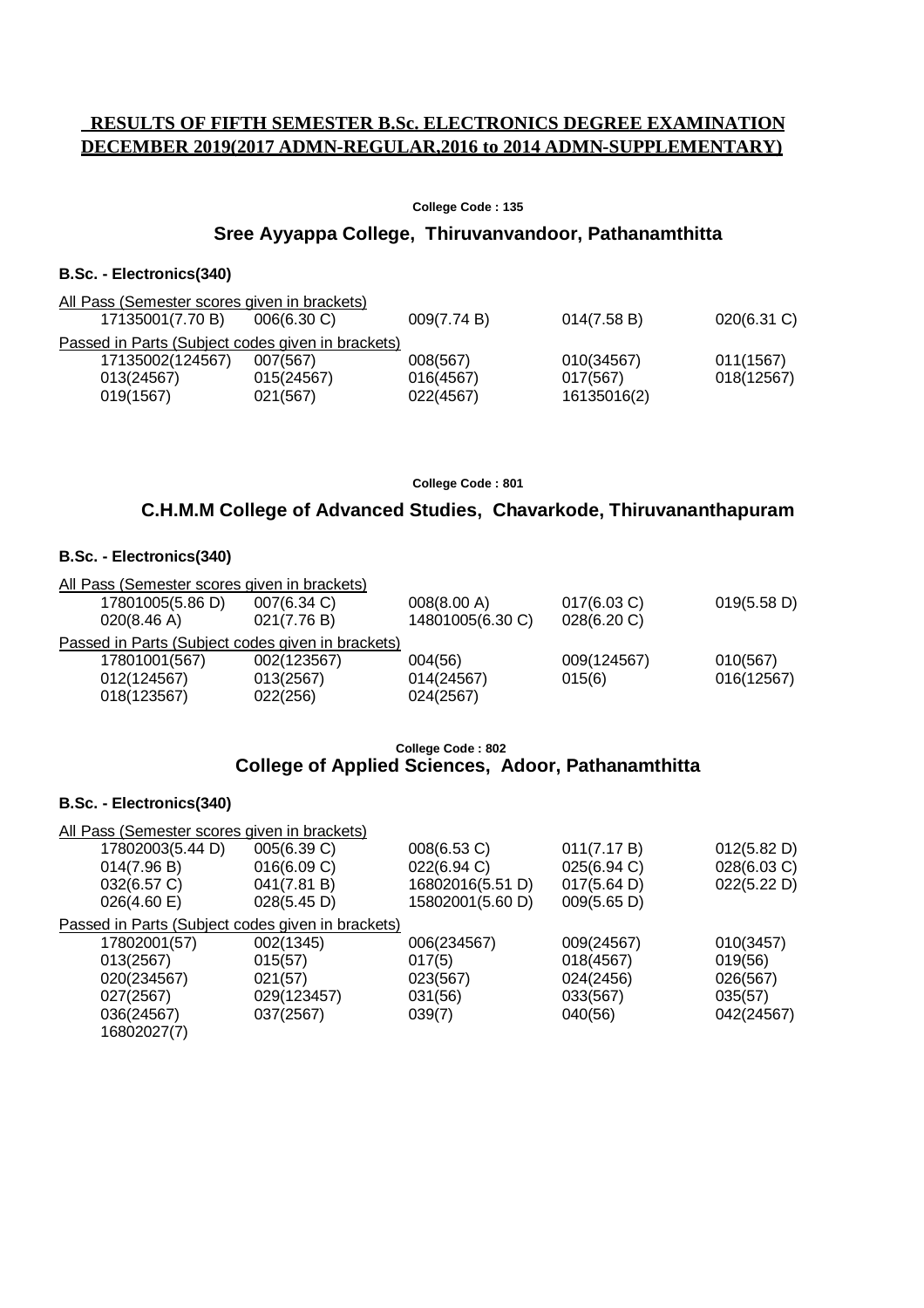#### **College Code : 803**

### **College of Applied Sciences, Mavelikkara, Alappuzha**

### **B.Sc. - Electronics(340)**

| 17803002(6.14 C) | 003(6.19 C)           | 006(6.78 C)                                                                                       | 007(7.83 B)      | 008(7.32 B) |
|------------------|-----------------------|---------------------------------------------------------------------------------------------------|------------------|-------------|
| 011(6.57 C)      | 014(6.91)             | 015(5.08 D)                                                                                       | 018(7.93 B)      | 019(6.29 C) |
| 025(7.31 B)      | $032(5.67 \text{ D})$ | 16803028(5.90 D)                                                                                  | 14803021(6.13 C) |             |
|                  |                       |                                                                                                   |                  |             |
| 17803005(57)     | 009(124567)           | 012(135)                                                                                          | 013(456)         | 016(34567)  |
| 020(12567)       | 021(12457)            | 022(124567)                                                                                       | 023(2456)        | 024(124567) |
| 027(14567)       | 028(5)                | 029(57)                                                                                           | 030(567)         | 031(57)     |
| 033(567)         | 034(567)              | 035(5)                                                                                            | 036(7)           | 16803022(7) |
| 15803002(4)      | 041(1)                |                                                                                                   |                  |             |
|                  |                       | All Pass (Semester scores given in brackets)<br>Passed in Parts (Subject codes given in brackets) |                  |             |

**College Code : 804**

### **Emmanuel College, Vazhichal, Thiruvananthapuram**

#### **B.Sc. - Electronics(340)**

| All Pass (Semester scores given in brackets)      |             |                |                  |                       |
|---------------------------------------------------|-------------|----------------|------------------|-----------------------|
| 17804001(6.91 C)                                  | 014(5.54 D) | 017(7.37 B)    | 018(6.18 C)      | $019(8.32 \text{ A})$ |
| 020(6.29 C)                                       | 024(7.25 B) | $029(9.03 A+)$ | 16804004(6.22 C) | 008(6.01 C)           |
| 14804026(5.84 D)                                  |             |                |                  |                       |
| Passed in Parts (Subject codes given in brackets) |             |                |                  |                       |
| 17804002(567)                                     | 003(567)    | 004(123567)    | 005(12567)       | 006(56)               |
| 007(56)                                           | 008(12567)  | 009(13567)     | 010(12567)       | 011(56)               |
| 012(167)                                          | 013(567)    | 015(14567)     | 016(567)         | 021(134567)           |
| 022(1567)                                         | 023(56)     | 025(56)        | 027(567)         | 16804011(2)           |
| 14804019(3)                                       |             |                |                  |                       |
|                                                   |             |                |                  |                       |

**College Code : 805**

# **K.V.V.S College of Science and Technology, Adoor, Pathanamthitta**

| B.Sc. - Electronics(340)                                                        |                     |                         |                  |            |
|---------------------------------------------------------------------------------|---------------------|-------------------------|------------------|------------|
| All Pass (Semester scores given in brackets)<br>17805006(7.58 B)                | 016(7.60 B)         | 023(6.80 C)             | 14805004(5.26 D) | 008(6.86)  |
| Passed in Parts (Subject codes given in brackets)<br>17805002(156)<br>021(1567) | 004(56)<br>022(156) | 011(156)<br>14805012(3) | 013(156)         | 018(12567) |

**College Code : 806**

## **Marthoma College of Science and Technology, Ayur, Kollam**

# **B.Sc. - Electronics(340)**

| All Pass (Semester scores given in brackets)      |                  |             |                       |             |
|---------------------------------------------------|------------------|-------------|-----------------------|-------------|
| 17806002(6.12 C)                                  | 004(6.63 C)      | 014(6.20 C) | $017(8.44 \text{ A})$ | 018(6.72 C) |
| $019(8.50 \text{ A})$                             | 020(5.99 D)      | 021(6.37 C) | 026(5.57 D)           | 029(5.99 D) |
| 032(6.00 C)                                       | 16806005(5.36 D) | 008(5.32 D) | 019(5.24 D)           | 023(5.26 D) |
| Passed in Parts (Subject codes given in brackets) |                  |             |                       |             |
| 17806001(124567)                                  | 003(124567)      | 005(1567)   | 008(56)               | 010(1567)   |
| 011(4567)                                         | 013(14567)       | 016(56)     | 023(1567)             | 024(124567) |
| 025(12567)                                        | 027(567)         | 028(14567)  | 031(134567)           |             |
|                                                   |                  |             |                       |             |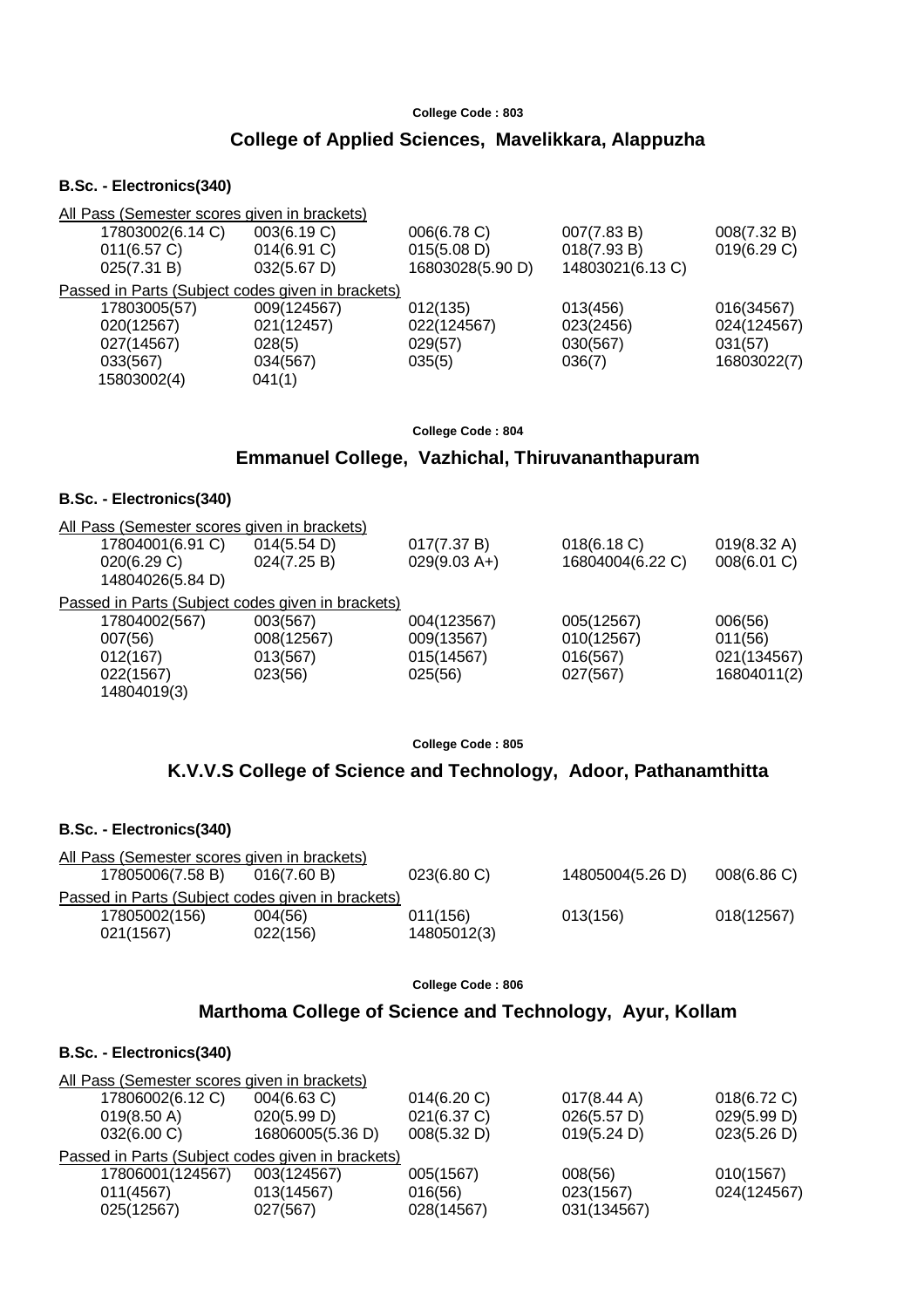#### **College Code : 807**

# **National College, Ambalathara, Thiruvananthapuram**

#### **B.Sc. - Electronics(340)**

| 008(7.55 B) |
|-------------|
| 022(6.83 C) |
| 018(7.14 B) |
|             |
|             |
| 013(12567)  |
| 025(12567)  |
| 032(567)    |
| 026(5)      |
| 022(3)      |
|             |

#### **College Code : 823**

# **College of Applied Science, Dhanuvachapuram, Thiruvananthapuram**

### **B.Sc. - Electronics(340)**

|                  | All Pass (Semester scores given in brackets)      |                  |              |                  |
|------------------|---------------------------------------------------|------------------|--------------|------------------|
| 17823010(5.93 D) | 012(7.37 B)                                       | 018(7.68 B)      | 024(7.80 B)  | 036(5.22 D)      |
| 041(5.36 D)      | $042(8.81 \text{ A})$                             | 16823021(5.66 D) | 031(5.88 D)  | 15823005(5.87 D) |
| 020(6.08 C)      |                                                   |                  |              |                  |
|                  | Passed in Parts (Subject codes given in brackets) |                  |              |                  |
| 17823001(56)     | 002(56)                                           | 004(156)         | 007(5)       | 008(567)         |
| 009(5)           | 011(156)                                          | 014(12456)       | 016(56)      | 019(56)          |
| 020(5)           | 021(56)                                           | 026(56)          | 027(56)      | 028(1356)        |
| 030(56)          | 031(23567)                                        | 032(1)           | 034(156)     | 035(156)         |
| 037(5)           | 038(156)                                          | 040(12356)       | 16823015(14) | 022(1)           |
| 025(1)           | 15823027(26)                                      | 14823009(13)     |              |                  |
|                  |                                                   |                  |              |                  |

**College Code : 824**

# **College of Applied Science, Kundara, Kollam**

#### **B.Sc. - Electronics(340)**

| All Pass (Semester scores given in brackets)      |             |             |             |             |
|---------------------------------------------------|-------------|-------------|-------------|-------------|
| 17824001(7.53 B)                                  | 004(5.97 D) | 005(6.73 C) | 010(5.92 D) | 012(6.37 C) |
| $013(6.51)$ C)                                    | 021(6.72 C) | 026(6.39 C) | 028(7.60 B) | 029(6.93 C) |
| $034(6.18 \text{ C})$                             | 035(6.33 C) |             |             |             |
| Passed in Parts (Subject codes given in brackets) |             |             |             |             |
| 17824002(3456)                                    | 006(134567) | 007(14567)  | 009(56)     | 011(356)    |
| 014(56)                                           | 015(56)     | 018(156)    | 019(123456) | 020(56)     |
| 022(56)                                           | 023(256)    | 027(3456)   | 030(2567)   | 032(123456) |
| 033(23456)                                        |             |             |             |             |